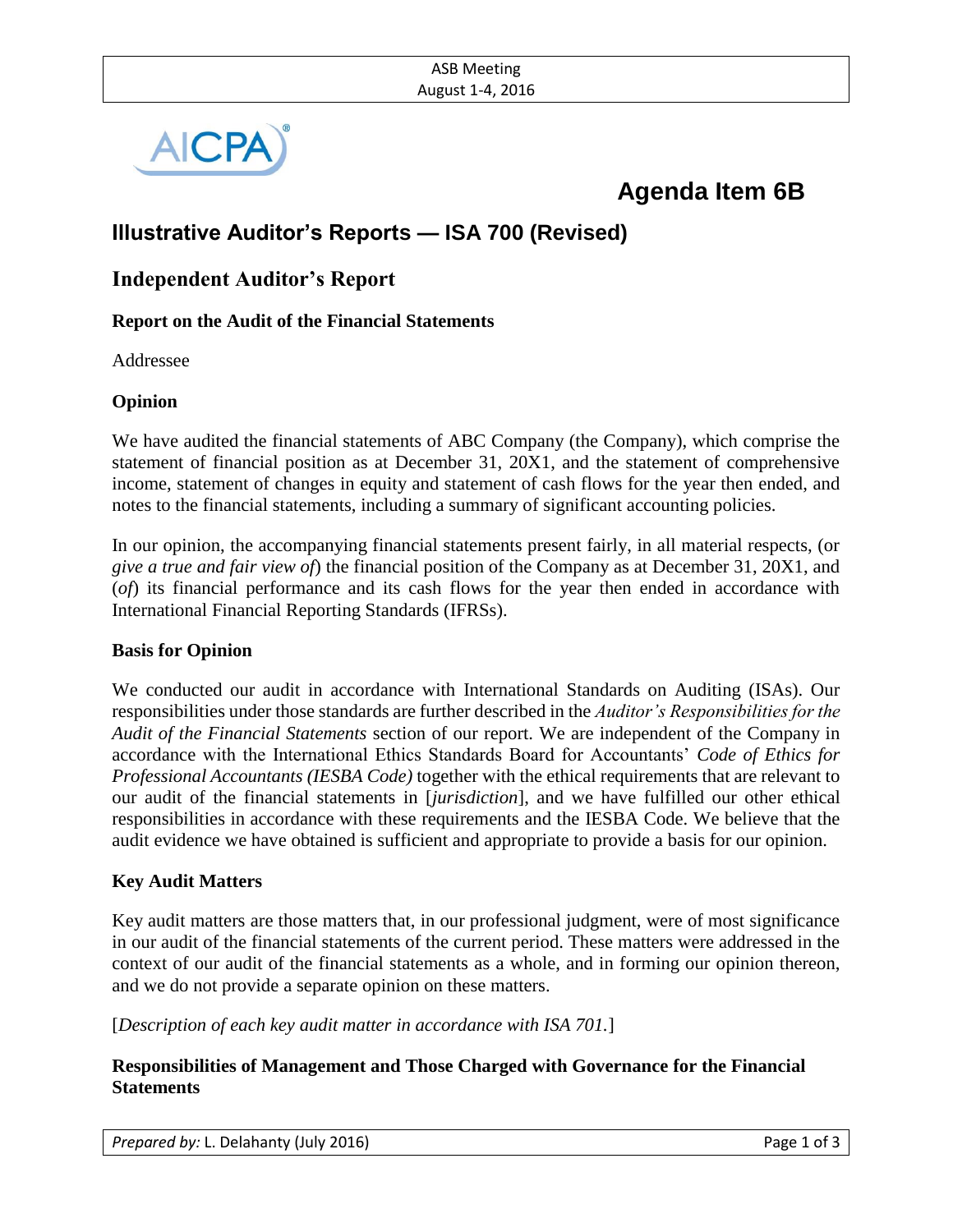Management is responsible for the preparation and fair presentation of the financial statements in accordance with IFRSs, and for such internal control as management determines is necessary to enable the preparation of financial statements that are free from material misstatement, whether due to fraud or error.

In preparing the financial statements, management is responsible for assessing the Company's ability to continue as a going concern, disclosing, as applicable, matters related to going concern and using the going concern basis of accounting unless management either intends to liquidate the Company or to cease operations, or has no realistic alternative but to do so.

Those charged with governance are responsible for overseeing the Company's financial reporting process.

## **Auditor's Responsibilities for the Audit of the Financial Statements**

Our objectives are to obtain reasonable assurance about whether the financial statements as a whole are free from material misstatement, whether due to fraud or error, and to issue an auditor's report that includes our opinion. Reasonable assurance is a high level of assurance, but is not a guarantee that an audit conducted in accordance with ISAs will always detect a material misstatement when it exists. Misstatements can arise from fraud or error and are considered material if, individually or in the aggregate, they could reasonably be expected to influence the economic decisions of users taken on the basis of these financial statements.

As part of an audit in accordance with ISAs, we exercise professional judgment and maintain professional skepticism throughout the audit. We also:

- Identify and assess the risks of material misstatement of the financial statements, whether due to fraud or error, design and perform audit procedures responsive to those risks, and obtain audit evidence that is sufficient and appropriate to provide a basis for our opinion. The risk of not detecting a material misstatement resulting from fraud is higher than for one resulting from error, as fraud may involve collusion, forgery, intentional omissions, misrepresentations, or the override of internal control.
- Obtain an understanding of internal control relevant to the audit in order to design audit procedures that are appropriate in the circumstances, but not for the purpose of expressing an opinion on the effectiveness of the Company's internal control.
- Evaluate the appropriateness of accounting policies used and the reasonableness of accounting estimates and related disclosures made by management.
- Conclude on the appropriateness of management's use of the going concern basis of accounting and, based on the audit evidence obtained, whether a material uncertainty exists related to events or conditions that may cast significant doubt on the Company's ability to continue as a going concern. If we conclude that a material uncertainty exists, we are required to draw attention in our auditor's report to the related disclosures in the financial statements or, if such disclosures are inadequate, to modify our opinion. Our conclusions are based on the audit